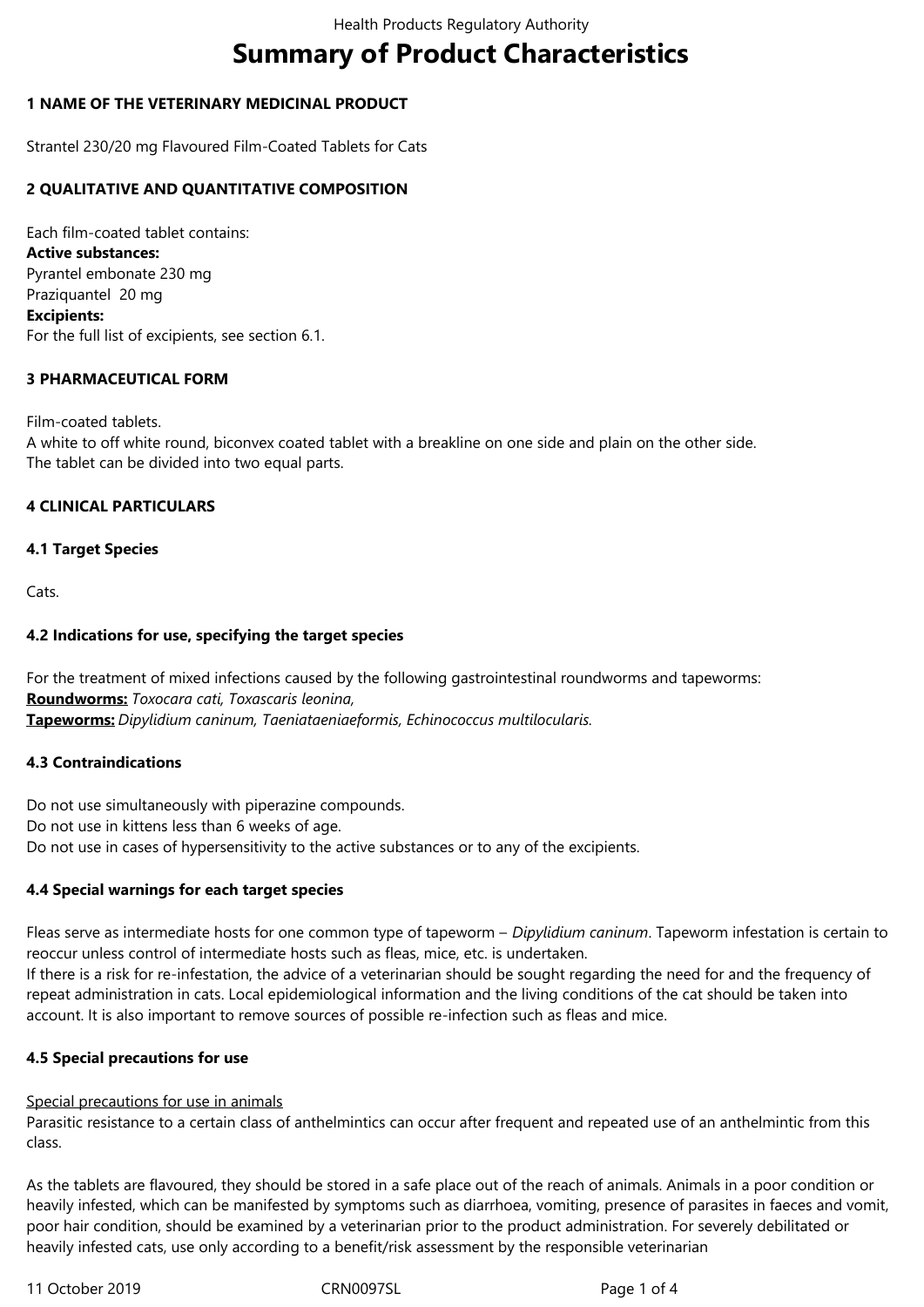Special precautions to be taken by the person administering the veterinary medicinal product to animals In the interests of good hygiene, persons administering the tablets directly to the cat, or by adding them to the cat's food, should wash their hands afterwards.

In case of accidental ingestion, seek medical advice immediately and show the package leaflet to the physician.

#### Other precautions

Echinococcosis represents a hazard for humans. As Echinococcosis is a notifiable disease to the World Organisation for Animal Health (OIE), specific guidelines on the treatment and follow-up, and on the safeguard of persons, need to be obtained from the relevant competent authority.

## **4.6 Adverse reactions (frequency and seriousness)**

In very rare cases, gastrointestinal disorders (vomiting) & neurological signs such as ataxia and muscle tremors have been observed.

The frequency of adverse reactions is defined using the following convention:

- very rare (less than 1 animal in 10,000 animals treated, including isolated reports)

## **4.7 Use during pregnancy, lactation or lay**

Do not use during pregnancy but may be used during lactation.

## **4.8 Interaction with other medicinal products and other forms of interactions**

Do not use simultaneously with piperazine compounds.

## **4.9 Amounts to be administered and administration route**

To ensure administration of a correct dose, body weight should be determined as accurately as possible. *Dosage*

The recommended dose is: 20 mg/kg pyrantel (57.5mg/kg pyrantel embonate)and 5 mg/kg praziquantel.This is equivalent to 1 tablet per 4 kg bodyweight.

| Body weight    | tablets        |
|----------------|----------------|
| $1.0 - 2.0$ kg | $\frac{1}{2}$  |
| $2.1 - 4.0$ kg | 1              |
| 4.1 - 6.0 kg   | $1\frac{1}{2}$ |
| $6.1 - 8.0$ kg | $\overline{c}$ |

#### *Administration and duration of treatment*

Single oral administration.The tablet should be given directly to the cat, but if necessary can be disguised in food. In ascarid infestation, especially in kittens, complete elimination cannot be expected, so a risk of infection for humans can persist. Repeat treatments should, therefore, be carried out with a suitable roundworm product at 14 day intervals until 2-3 weeks after weaning.

# **4.10 Overdose (symptoms, emergency procedures, antidotes), if necessary**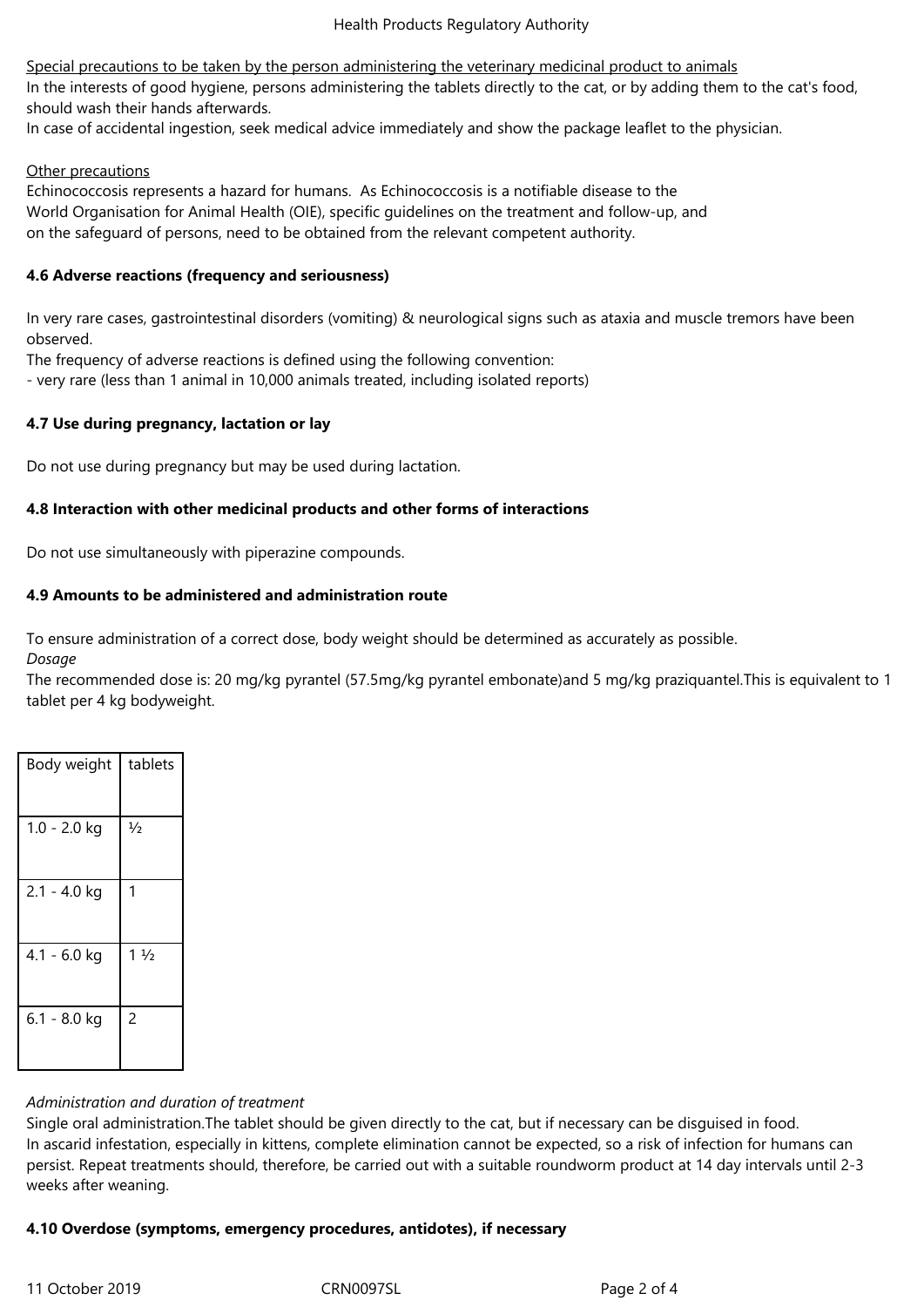#### Health Products Regulatory Authority

After doses higher than 5 times the recommended dose, signs of intolerance such as vomiting have been observed.

# **4.11 Withdrawal period(s)**

Not applicable.

## **5 PHARMACOLOGICAL or IMMUNOLOGICAL PROPERTIES**

Pharmacotherapeutic group: Anthelmintic, praziquantel combinations. ATC vet code: QP52AA51

## **5.1 Pharmacodynamic properties**

This product contains anthelmintics active against gastrointestinal roundworms and tapeworms.The product contains two active substances, as follows:

**1.**Pyrantel embonate (pamoate), a tetrahydropyrimidine derivative

and

**2.**Praziquantel, a partially hydrogenated pyrazinoisoquinoline derivative.

Pyrantel acts as a cholinergic agonist.Its mode of action is to stimulate nicotinic cholinergic receptors of the parasite, induce spastic paralysis and thereby allow expulsion from the gastro-intestinal (GI) system by peristalsis.

Praziquantel is very rapidly absorbed and distributed throughout the parasite.Both in vitro and in vivo studies have shown that praziquantel causes severe damage to the parasite integument, resulting in contraction and paralysis.There is an almost instantaneous tetanic contraction of the parasite musculature and a rapid vacuolization of the syncytial tegument.This rapid contraction has been explained by changes in divalent cation fluxes, especially calcium.

In this fixed combination, pyrantel is active against the following ascarids: *Toxocara cati*, and *Toxascaris leonina*. Praziquantel is effective against tapeworms in particular *Dipylidium caninum*and *Taenia taeniaeformis.*

Since it contains praziquantel, the product is effective against *Echinococcus multilocularis.* 

# **5.2 Pharmacokinetic particulars**

Praziquantel is rapidly absorbed, metabolised and distributed in the body. It is also believed to be excreted back into the intestinal lumen by the mucous membrane. Following administration of the product to cats, peak plasma concentrations of praziquantel were achieved by approximately 2 hours.

Pyrantel is poorly absorbed so it is expected that a large proportion of the administered dose remains in the GIT where it exerts its therapeutic effect and it is excreted largely unchanged in the faeces.

Following administration of the product to cats, peak plasma concentrations of pyrantel were achieved by approximately 3 hours.

# **6 PHARMACEUTICAL PARTICULARS**

#### **6.1 List of excipients**

Core tablet: Maize starch, Microcrystalline cellulose, Crospovidone Magnesium stearate, Colloidal anhydrous silica,

Film coat Grilled meat flavour Opadry II White consisting of Polyvinyl Alcohol, Titanium Dioxide (E171), Macrogol 3350 and Talc (E553b)

# **6.2 Major incompatibilities**

11 October 2019 CRN0097SL Page 3 of 4